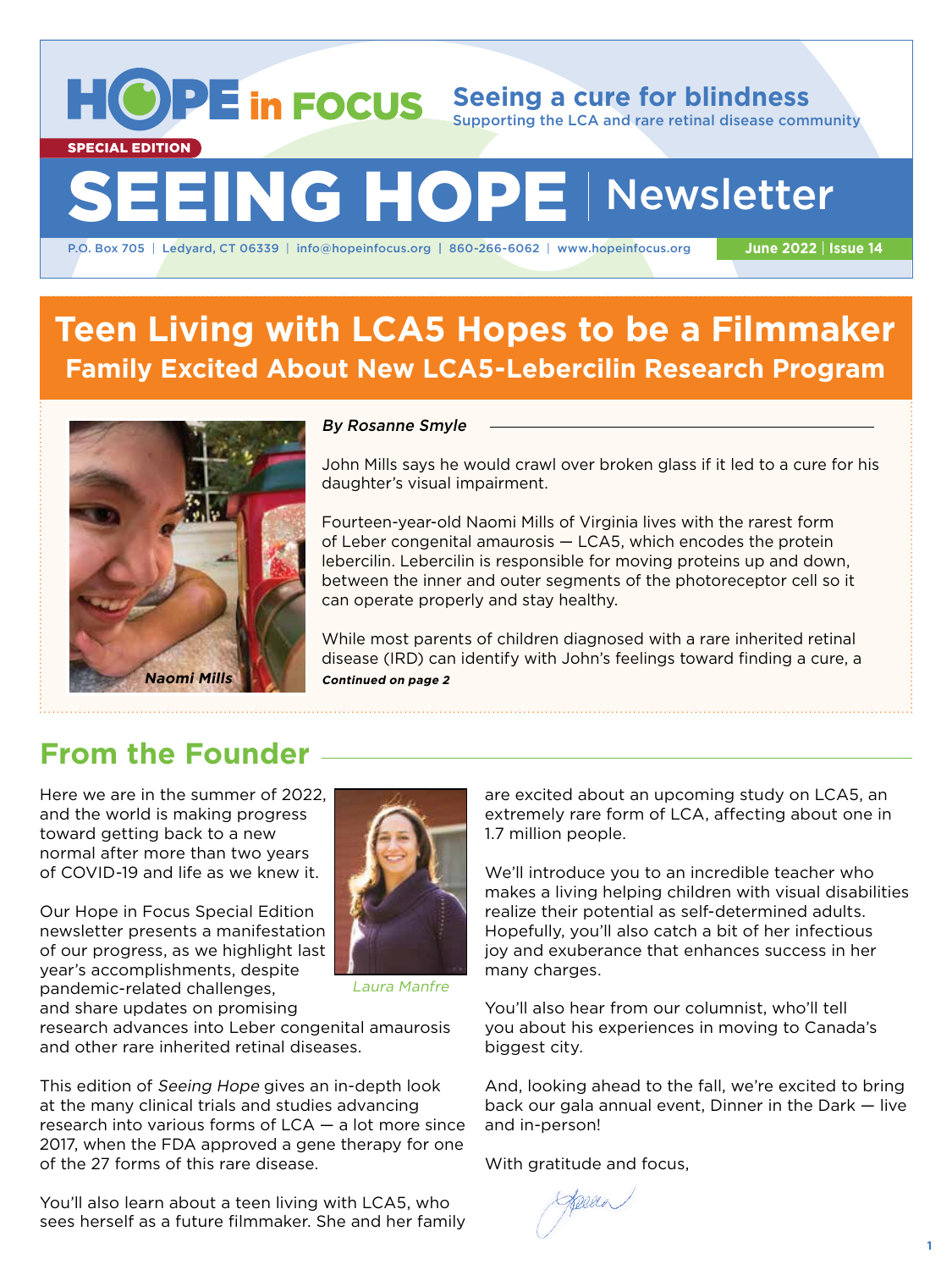# **Teen Living with LCA5 Hopes to be a Filmmaker**

**Continued from page 1**

recently launched genetics company just might save his hands and knees from harm. Opus Genetics based in Raleigh, N.C., plans to prioritize research into this severe form of LCA that affects about one in 1.7 million people.

"Kathie (John's wife) and I pray every day that there'll be a pathway to improve her vision, that she'll be able to drive someday.

"We're very excited. We know there's a lot of moving parts here — doctors, advocacy groups, medical research, the FDA. Trying to get all of those aligned for the moonshot is quite an orchestration."

#### **HIGH ASPIRATIONS FOR TEEN WITH LCA5**

Low vision aside, her father said Naomi wants the freedom of mobility in owning a car.

"Naomi was given a suggestion by her wonderful teacher that a best practice is to buy a car, even if you're blind, so you can ask someone to 'Please drive me in my own car,' " John said. "She also hopes that she can drive her own car someday."

The couple's daughter also loves music, plays piano, and wants to be a filmmaker.

How can a person with visual difficulty make a film? Naomi did on a recent Sunday

afternoon, her father said, documenting the finishing of the family basement, recording clips of action, inserting music, and editing everything into a film.

"It's beautiful," he said. "She's very good at whipping films together."

He also said Naomi is her own person.

"She wants to grow up and move out as fast as she can and get her own place and live on her own. That's a good thing," John said. "She just loves the thought of being independent. We encourage that."

With 20/500-600 vision, Naomi needs bright light, and, while colorblind, she can see contrasts and large black letters on white paper.

"My understanding and interpretation is that Naomi has tunnels of goodness that she can see out of. It's like looking out of a Wiffle ball, tunnels she can see through but not consistently," he said. "She can read large print and she can write fairly well. She's also proficient at reading and writing braille."

### **CONFIRMED LCA5- LEBERCILIN DIAGNOSIS**

The couple adopted Naomi in 2010 at age 2 from China, knowing doctors diagnosed

her with Retinitis Pigmentosa, and John said, "We're taking her on faith. It doesn't matter."

Their son, Michael, now 32, accompanied his parents to China when they adopted their first daughter, Sarah, from an orphanage in 2001. Sarah, now 21, went to China with John and Kathie when they brought Naomi home from foster parents nine years later.

Back in the United States, the couple followed up any leads to help Naomi with her vision.

"It was very murky and confusing, trying to connect with resources and groups," he said.

The family received Naomi's confirmed genetic diagnosis after a visit to a doctor at the National Institutes of Health.

Kathie became highly proficient in braille and initially homeschooled Naomi, who now attends the Virginia School for the Deaf and the Blind.

In the past several years, Naomi made the national finals in the Braille Challenge, the only academic competition of its kind in North America for students who are blind or visually impaired.

"She is so sharp, so smart, and such a blessing," Naomi's mom said.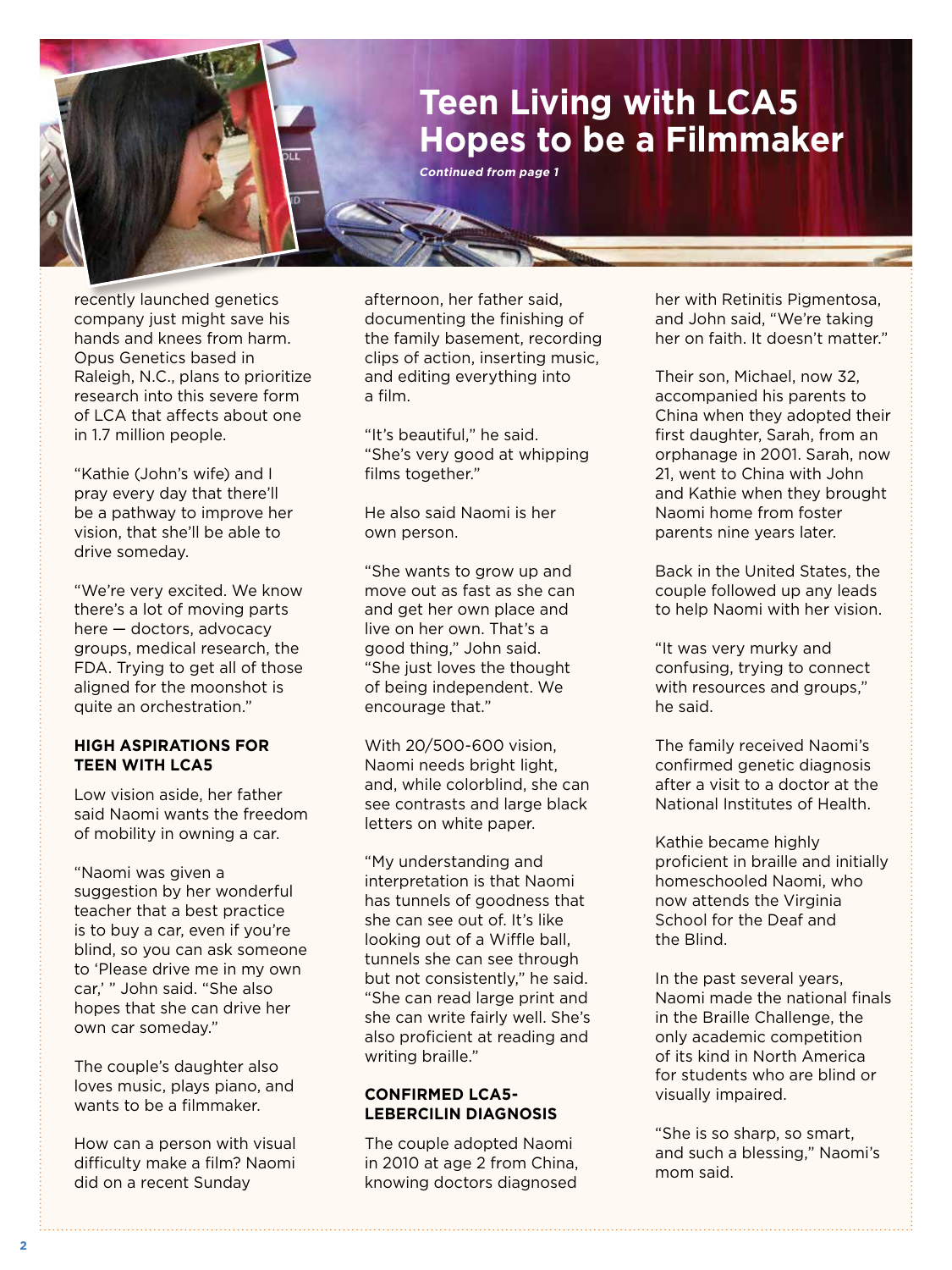

# LIVING IN A BIG CITY: Finding a balance between more convenience and better resources versus deafening sirens and hordes of people

I recently moved to Toronto — Canada's largest city. Having now experienced living in a small town, a medium city, and now a large city, I thought I would reflect on my experience and share some of the benefits of each for people who are blind or partially sighted.

I'm coming to really appreciate living in the big city. The subway comes every two minutes during rush hour and the nearest station is only five minutes from my place, which is a huge improvement from the every 30-minutes' bus schedule I am used to.

Better yet, just about everything I need is within a 10-minute walk from me. I love how easy it is to get groceries, go to the bank or eat out. I have also learned that there are many more resources here for blind and partially sighted people. For example, there is an organization down the street where I can borrow a free tandem bike.

Living in the city does come with its trade-offs though. The streets can be very busy and

overwhelming, making it hard to navigate especially with vision loss. Add on to that all the sound and at times it can be a nightmare.

Imagine trying to walk in the opposite direction of hundreds of people while a fire truck blasts its sirens, and you can begin to understand what I mean.

Also, with more people comes more problems. Most recently I had a man on the subway think it would be a good idea to continually make noises to try to get my guide dog's attention and when that didn't work, he threw a bunch of food on the ground to try to get my guide dog to eat it.

The jury is still out on whether I prefer living in a smaller community. However, these are some of the things I've noticed so far.

No matter where you choose to live, I think it is important to reflect on your needs and determine how you will do the basics like getting around and getting food. If there is anything



I've learned as someone with a visual impairment, it is the more prepared I am, the better things tend to work out.

Jack McCormick graduated in 2018 from Canada's Wilfrid Laurier University in Waterloo, Ontario. He was diagnosed in high school with LCA2 (RPE65). Jack is a Hope in Focus ambassador, helping people living with LCA and IRDs. You can read his blog at **jackdamccormick.wordpress.com**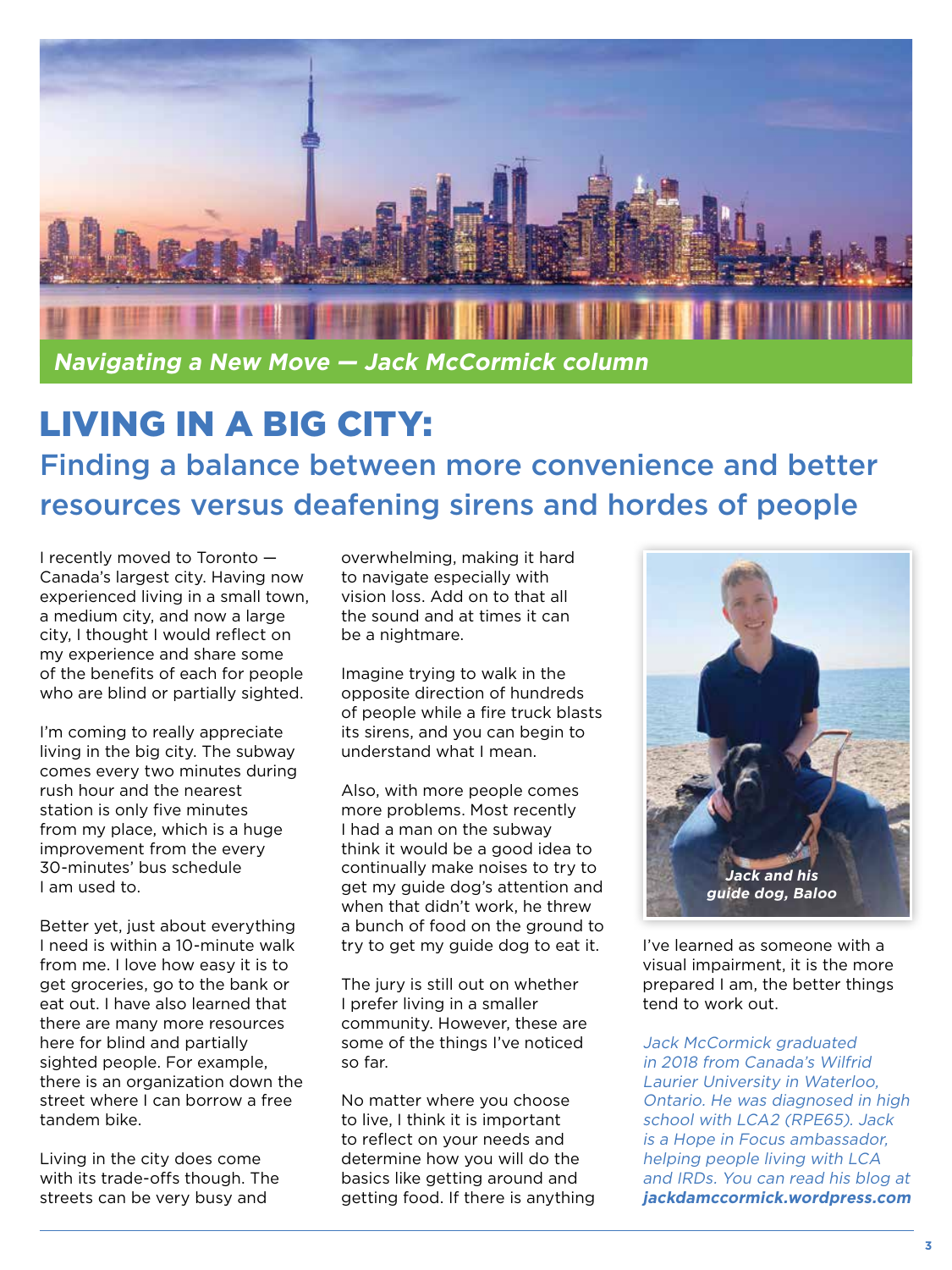# **Let's Chat About… Self-Advocacy and Supporting Your Child's Education with Beth Borysewicz**

#### By Rosanne Smyle **Executive Contract Constant Constant Constant Constant Constant Constant Constant Constant Constant Constant Constant Constant Constant Constant Constant Constant Constant Constant Constant Constant Const**

Children living with visual impairment become more independent and empowered when parents set high expectations for their kids and challenge them every day.

Just ask Beth Borysewicz. In her role with Connecticut's Bureau of Education Services for the Blind, she makes a living helping children with visual disabilities realize their potential as strong, self-determined adults. And she's the first one to say, often with tears in her eyes, that her job is to work herself out of a job.

She described her work in helping children from birth to 22 years old with visual impairment or blindness become more independent as adults as part of the Hope in Focus "**L**et's **C**hat **A**bout…" webinar series. Our March episode, moderated by Courtney Coates, Director of Outreach and Development, featured Borysewicz, an Education Consultant for the Department of Aging and Disabilities, Bureau of Education Services for the Blind. You can view the episode at https:// hopeinfocus.org/for-families/ lets-chat-about/.

Borysewicz found her passion working with the blind and lowvision community unexpectedly 16 years ago, when she had a 3-year-old student named Sofia, who was diagnosed with LCA. Yes, that would be the same Sofia as in Sofia Sees Hope, our organization's original name

until a recent rebranding to Hope in Focus. Borysewicz also is Vice Chair of our Board of Directors.

She said parents need to be the biggest advocates for their children.

"If you think your child is not getting what they need, you can ask for it."

She also encouraged connections with people who have been on this journey before, bringing to mind the Hope in Focus Family Connections program that helps ease feelings of isolation that can arise when a family member is diagnosed with a rare disease.

"It's the people that have already gone through it who will help you the most, including Hope in Focus. That's why I'm on the Board. What Hope in Focus does for families is immeasurable."

### **ALL THE LITTLE THINGS WE DO EVERY DAY**

As a Teacher of Students with Visual Impairments (TVI), Borysewicz focuses on teaching students self-advocacy and exploring the Expanded Core Curriculum (E.C.C.), distinguished from a school's standard core curriculum consisting of courses in math, science, reading, and the like.

E.C.C. comes from the perspective of teaching students with blindness or low



Beth Borysewicz

vision and encompasses nine areas: Compensatory Skills, Orientation and Mobility, Social Interaction, Independent Living, Recreation and Leisure, Sensory Efficiency, Assistive Technology, Career Education, and Self-Determination.

The curriculum is more than a checklist or lesson plans for learners with a visual impairment, according to the E.C.C.'s website, www. theeccandme.com. It's all the little things we do every day, done with intention so children with visual impairments can learn skills they need for a fulfilling life.

"I wish everyone would do what I do," Borysewicz told her webinar audience. "There is a shortage worldwide of TVIs."

She advised parents to set expectations high for their children, challenge them every day, and give them a safe place to learn.

"Children can do anything they set their minds to. Do anything you can do to empower them," she said. "Celebrate everything. Celebrate every little thing."

She talked about selfdetermination, saying it's her favorite part of the curriculum and the most important.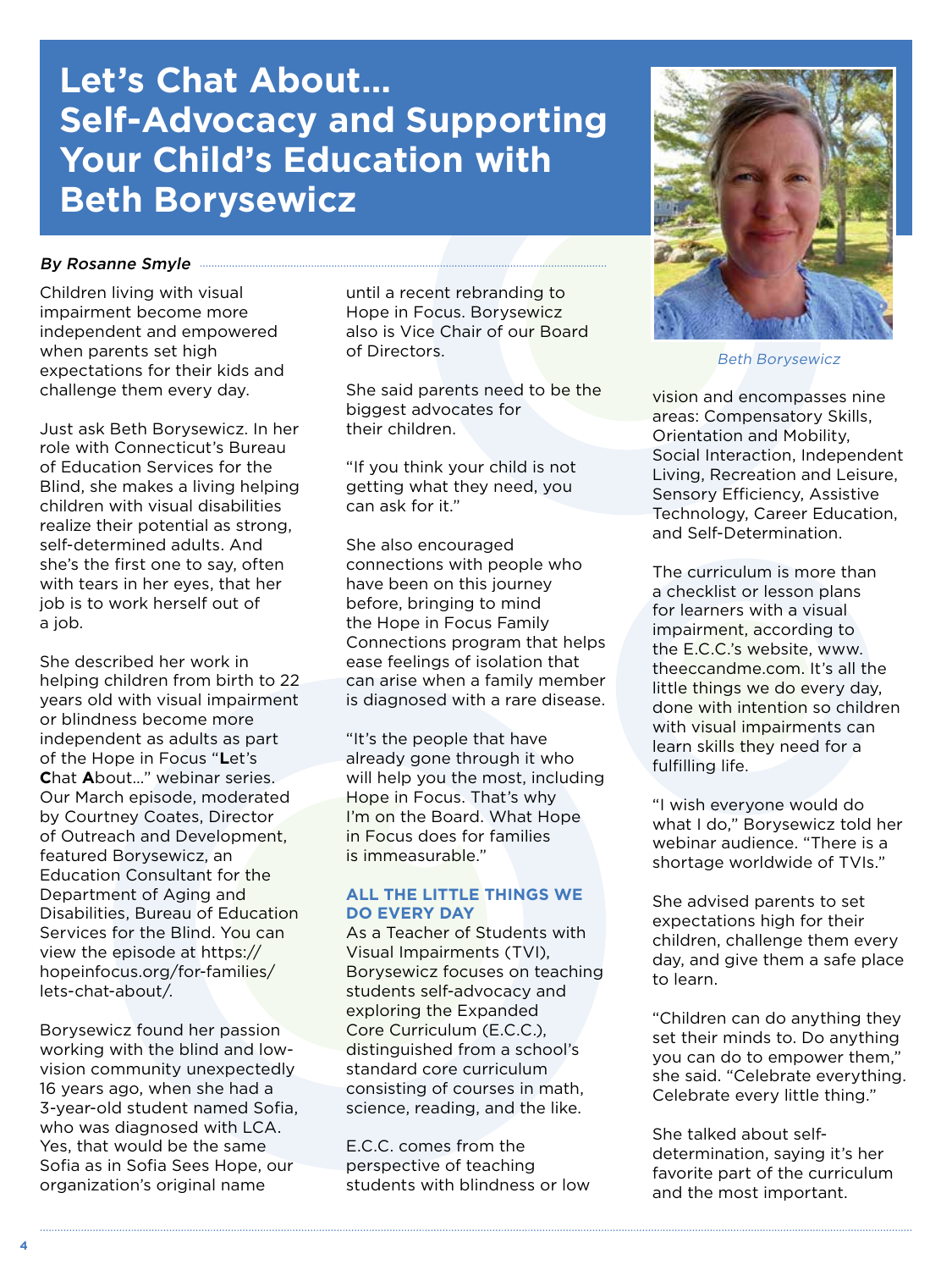

"It's teaching a child to believe in themselves and just take that leap," she said. "It's taking that step off the curb to cross the street with a cane or initiating a conversation at a lunch table that builds self-confidence."

#### **MAKING LEARNING FUN AND EXCITING**

Her work with people from birth to age 22 encompasses figuring out resources for newly diagnosed children, for school-aged students, and for young adults transitioning to the workforce or college.

"I switch hats from appointment to appointment every day," she said. "As you can tell, I love my job."

Working with individualized education plans (IEP), she and her team help students become the best they can be in all the E.C.C. areas.

"It's so important for the student to say, 'This is what I need and why I need it,' and just building those skills will make them successful as adults."

And a lot of it is fun, especially with Borysewicz who excels in the Recreation and Leisure department. It goes back to when she was growing up and her dad always told her she was good at playing with people and should get a degree in play.

She uses that play degree often by creating board games to make math more fun or putting together programs to help students from prekindergarten through third grade explore the nine E.C.C. areas in their daily lives.

In an Expedition to Explore, students in the Young Passport Program work on accumulating life skills at home over the summer. Each student has a passport consisting of pages designated for each of the nine E.C.C. areas, with a slant toward adventure.

For example, "Career Education Caves" focuses on conversational skills, encouraging children to stay connected with their friends over the summer, known in the business world as networking, and holding mock interviews with their siblings or stuffed animals.

In "Self-Determination Safari," a goal is to get the child to ask for help. A parent asks a child to do an unfamiliar chore, such as taking out the trash or putting toys away but doesn't give guidance on how to do it or where to put the trash or toys, prompting or encouraging the child to ask for assistance or directions.

"Social Skills Glaciers" encourages children to spread kindness to neighbors and the community and recommends an online guide called "100 Acts of Kindness for Kids." Activities include listening, following directions, taking turns, ignoring distractions, cooperating, and showing empathy. (Sounds great for adults, too!)

### **RESOURCES FOR PEOPLE WITH BLINDNESS OR LOW VISION**

Borysewicz talked about her work from the perspective of Connecticut and said services may differ from state to state.

She authors a blog dedicated to professionals, families, and students called I Love Brl (Braille) (https://ilovebrl.com), and she provided webinar viewers a list of online resources that can be found at: https://hopeinfocus.org/ lets-chat-about-self-advocacyand-supporting-your-childseducation-with-beth-borysewicz/

To learn more about our "**L**et's **C**hat **A**bout..." series, visit **hopeinfocus. org/for-families/ lets-chat-about/**

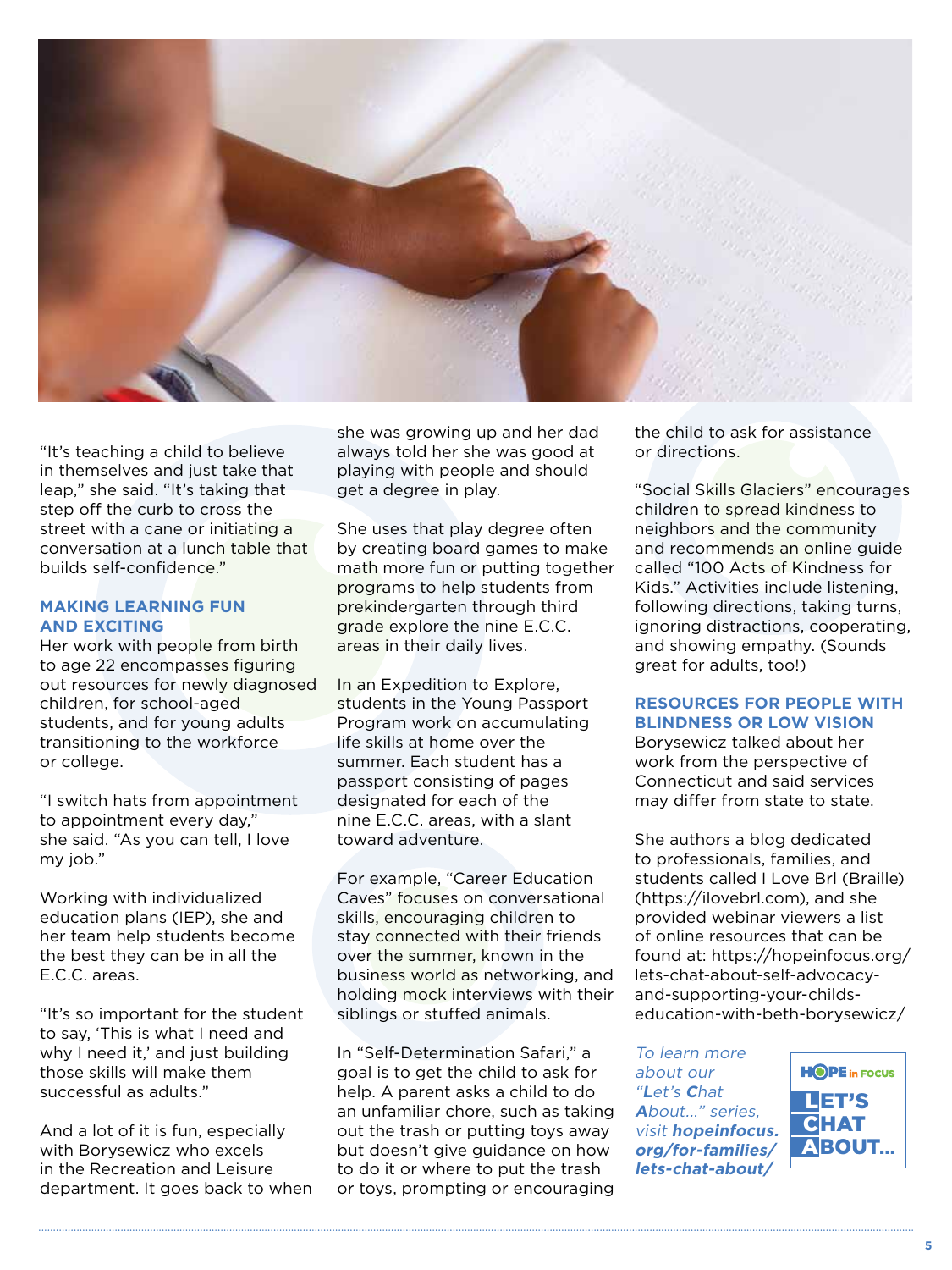## LET'S CHAT ABOUT…

We introduced a free webinar series that brings in experts for informational conversations on current topics important to those living with an IRD, along with those in research, industry, and regulatory

communities involved in the LCA space.

## RARE SCAVENGER HUNT

We hosted our second annual virtual scavenger hunt where teams signed up to participate in a series of challenges designed to drive awareness of rare



disease and our organization, and have some goofy fun. The event raised more than \$5,000 for research.

## SCIENTIFIC ADVANCEMENT **WORKSHOPS**

In partnership with the Foundation Fighting Blindness, we hosted two workshops attended by leading research and industry representatives to share research, hear patient perspectives, and identify next steps to advance treatments for the patient population. The workshops focused on CRB1 and IQCB1/NPHP5 variants.

L

ET'S

**HOPE** in FOCUS

HAT

BOUT**...**

C

A



# HC **2021 HIGH**

## NEW TEAM MEMBER

We hired a fulltime Director of Outreach & Development, Courtney Coates, to help support our many initiatives. Courtney's focus is to engage and support the Leber congenital



amaurosis and inherited rare disease community, advance our development activities, and provide general office management and administration.

## RE-BRAND

We undertook one of the most exciting efforts in 2021 — rebranding our organization to Hope in Focus. As Sofia Sees Hope grew from its beginnings, so did its reach. We are an organization that moves adeptly between advocacy and science, keeping the people we serve — the LCA and broader inherited retinal disease community  $-$  in focus each step of

the way. We are bridging an unnecessary chasm between the people who inform the science and the science that transforms the people. The new name has since been embraced by the community and is powering the next chapter for our organization.

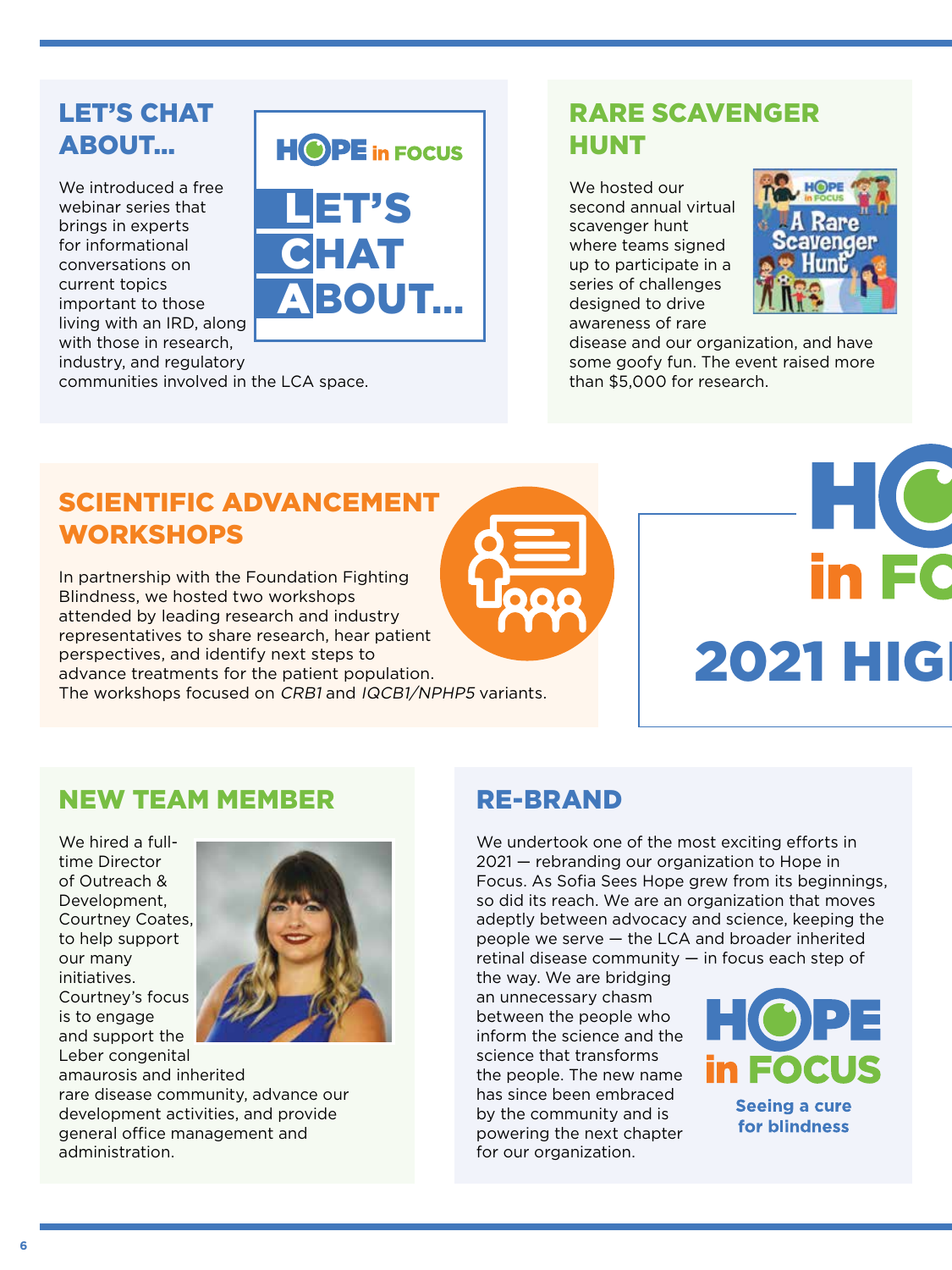

We continued our fundraising efforts in 2021, despite Covid-19 in-person limitations, and raised more than \$50,000 in our second annual Bidding in the Dark fundraiser.

## NEW BOARD MEMBER

Our Board of Directors appointed David Schulz as a new member. Schulz began his career at Pfizer Central Research in 1989, becoming Executive Director of Central Nervous System Discovery Biology. He also led the Smoking Cessation project, resulting in Chantix. His service



to organizations includes the Maina Foundation and the Community Foundation of Eastern Connecticut.

# RESEARCH CONTRIBUTION

As COVID-19 continued into last year, fundraising events still represented a challenge. In 2020 the organization dipped into its reserves for our annual research contribution. In 2021 the board decided to make a smaller contribution



with the hopes that a larger one could be made the following year as we return to a level of normality. Despite these trying times, Hope in Focus announced a commitment to raise \$300,000 for LCA therapies by 2025.

**HLIGHTS** 

PE

US

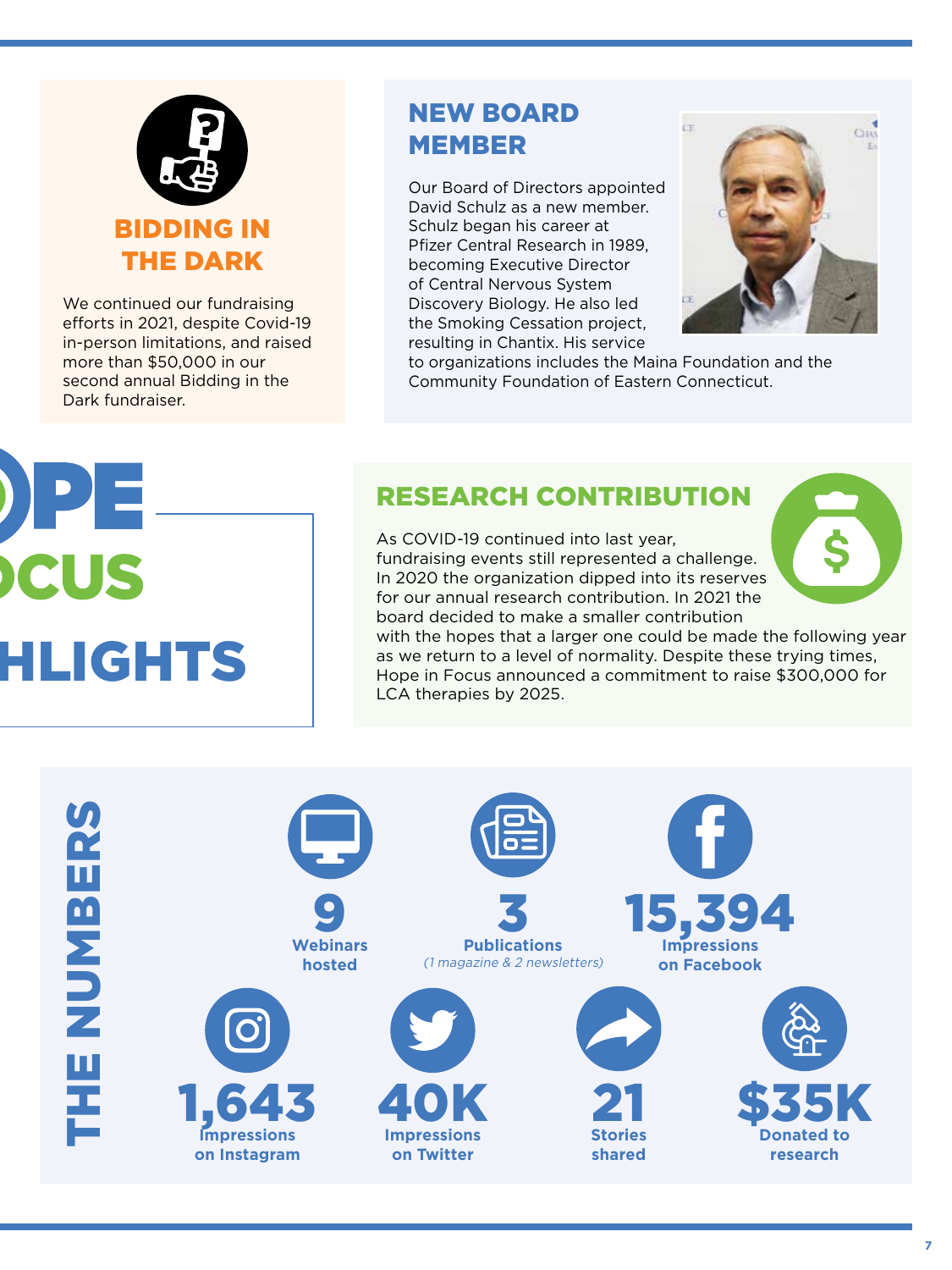# **A Review of Therapy Development for Leber Congenital Amaurosis**





By Ben Shaberman Senior Director, Scientific Outreach & Community Engagement

# **EFIGHTING<br>BELINDNESS**

Since the Food & Drug Administration's approval of LUXTURNA® for people with Leber congenital amaurosis (LCA) and Retinitis Pigmentosa (RP) caused by RPE65 mutations, therapy development has expanded for many other forms of LCA.

In addition to the gene- and mutation-specific approaches reviewed here, emerging geneagnostic therapies (e.g., optogenetics, stem cells) may also benefit people with LCA.

## **LCA1 (GUCY2D): Atsena clinical trial**

Atsena Therapeutics is conducting a Phase 1/2 gene-therapy clinical trial for people with LCA1 caused by mutations in the gene GUCY2D. Vision improvements were reported for the first three patients treated with a low dose of the emerging therapy.

## **LCA10 (CEP290): Editas Phase 1/2 clinical trial**

Editas Medicine reported that two of three participants in the mid-dose group of its BRILLIANCE Phase 1/2 clinical trial for its LCA10 (CEP290) CRISPR/Cas9 treatment showed improvements in vision. Known as EDIT-101, the emerging gene-editing therapy was the first of its kind to be administered directly to the human body.

## **LCA10 (CEP290): ProQR Phase 2/3 clinical trial**

ProQR Therapeutics, a Dutch RNA therapy development company, reported that its Phase 2/3 ILLUMINATE clinical trial of sepofarsen did not meet its primary endpoint of best corrected visual acuity (BCVA), nor did it meet secondary endpoints, which included mobility. Previously, the company reported vision improvements in the Phase 1/2 trial for sepofarsen. Also, vision improvements were reported for some participants in the Phase 2/3 trial. The emerging RNA therapy was designed for people with LCA10 caused by the mutation p.Cys998X in the CEP290 gene. The company is further analyzing study results.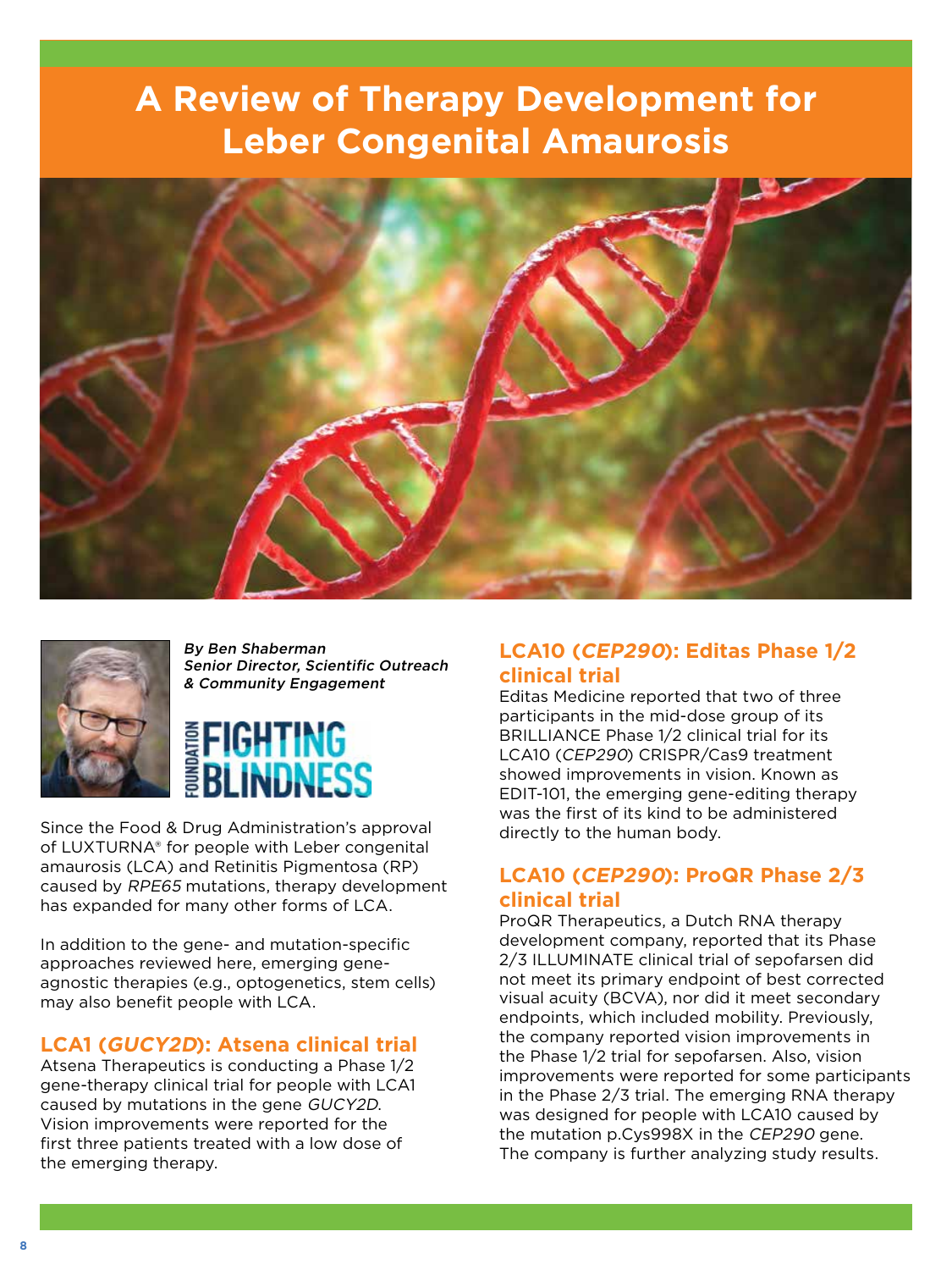## **LCA10 (CEP290): Iveric Bio gene-therapy research**

Iveric Bio is developing a gene therapy for people with LCA10 (CEP290). Preclinical research for the emerging approach has come out of a lab at the University of Massachusetts. The gene is too large for the viral containers (adeno-associated viruses or AAVs) frequently used in retinal gene therapies, so UMASS has been developing a CEP290 minigene to fit in the AAV delivery system and express functional protein.

## **Inherited Retinal Diseases: Opus Genetics gene-therapy programs**

The Retinal Degeneration Fund (RD Fund), the venture philanthropy arm of the Foundation Fighting Blindness, has launched Opus Genetics, a patientfocused, gene-therapy company targeting IRDs. Two of the company's programs are licensed from the University of Pennsylvania and will focus on treatments for gene mutations causing different forms of LCA. One addresses mutations in the LCA5 gene, which encodes the lebercilin protein. The other will focus on restoring protein expression and halting functional deterioration in patients with retinal dystrophy caused by LCA13 (RDH12). Opus' third program, licensed from Mass Eye and Ear, is for LCA9 (NMNAT1).

## **LCA6 (RPGRIP1): Mass Eye and Ear emerging gene therapy**

A research team from Mass Eye and Ear is developing a gene therapy based on an adeno-associated virus for LCA6 (RPGRIP1). Plans include generating a clinical-grade gene-therapy vector for toxicology studies, and ultimately, launching a clinical trial. The MEE clinic also identified seven families with RPGRIP1 mutations. An earlier study showed that gene therapy rescued degenerating rods and cones in a mouse model of the condition.

## **LCA8 (CRB1): Duke University gene-therapy research**

Jeremy Kay, PhD, at Duke University, has identified a CRB1 protein isoform that will potentially work well in a gene therapy

for people with LCA8. With Foundation funding, he is evaluating the rescue efficacy and expression pattern of this isoform. His efforts will help CRB1 gene-therapy developers design the optimal gene therapy for people with CRB1 mutations.

## **LCA4 (AIPL1): MeiraGTx genetherapy for compassionate use**

Mutations in AIPL1 cause a particularly severe form of LCA. The gene-therapy development company MeiraGTx is providing compassionate use of a gene therapy for this form of the disease known as LCA4. The compassionate use designation can be given to treatments for serious conditions that haven't been approved by regulators. Children with AIPL1 mutations who are 5 years of age or younger may be eligible for the treatment.

## **LCA17 IQCB1/NPHP5: Penn vet researchers advancing studies**

Foundation-funded researchers from the University of Pennsylvania School of Veterinary Medicine improved retinal structure and restored vision in a canine model of LCA caused by mutations in NPHP5/IQCB1. The advancement is providing a path forward for translation of the therapy into a clinical trial.

## **LCA16 (KCNJ13): University of Wisconsin–Madison editing therapy**

With Foundation funding, Dr. Krishanu Saha is developing a CRISPR/Cas9 gene-editing therapy for LCA16 caused by the W53X mutation in the gene KCNJ13. Dr. Saha and his team designed gene-correction nanoparticles proven to be active in correcting the mutation associated with LCA16. Functional rescue of protein activity was demonstrated in retinal pigment epithelial cells. Evaluations are ongoing in mice.

Visit **FightBlindness.org** to stay informed about the latest research advances for LCA and other IRDs.

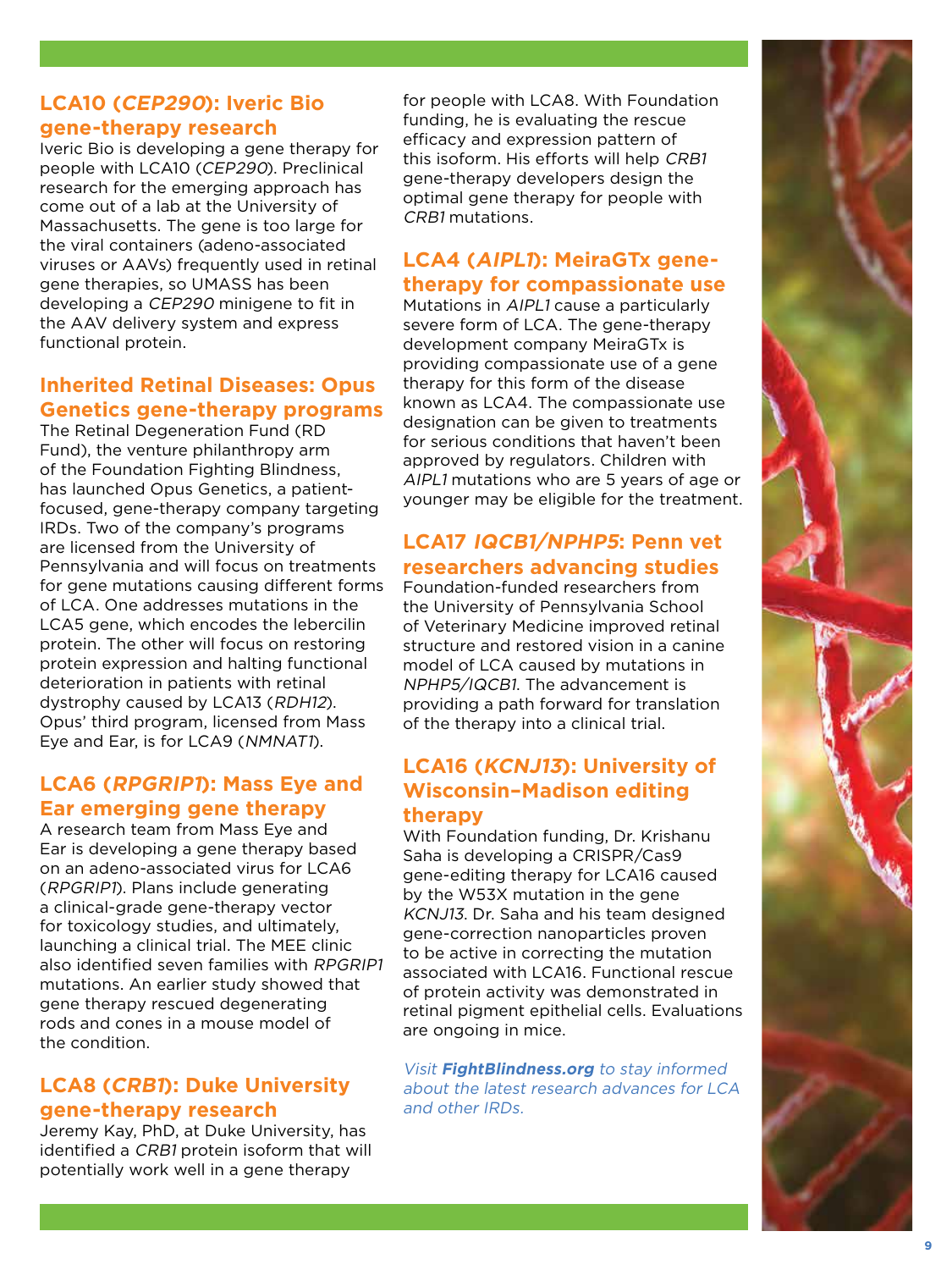# **HOPE** in FOCUS We're Back!



# DINNER IN THE DA IP)

# Saturday, October 22, 2022 **Join us for a unique culinary experience.**

**Mystic Marriott Hotel & Spa • Groton, CT 5:30 pm – 7:00 pm Cocktails 7:00 pm Dinner, Live Auction & Dancing**

Tickets on sale now at hopeinfocus.org

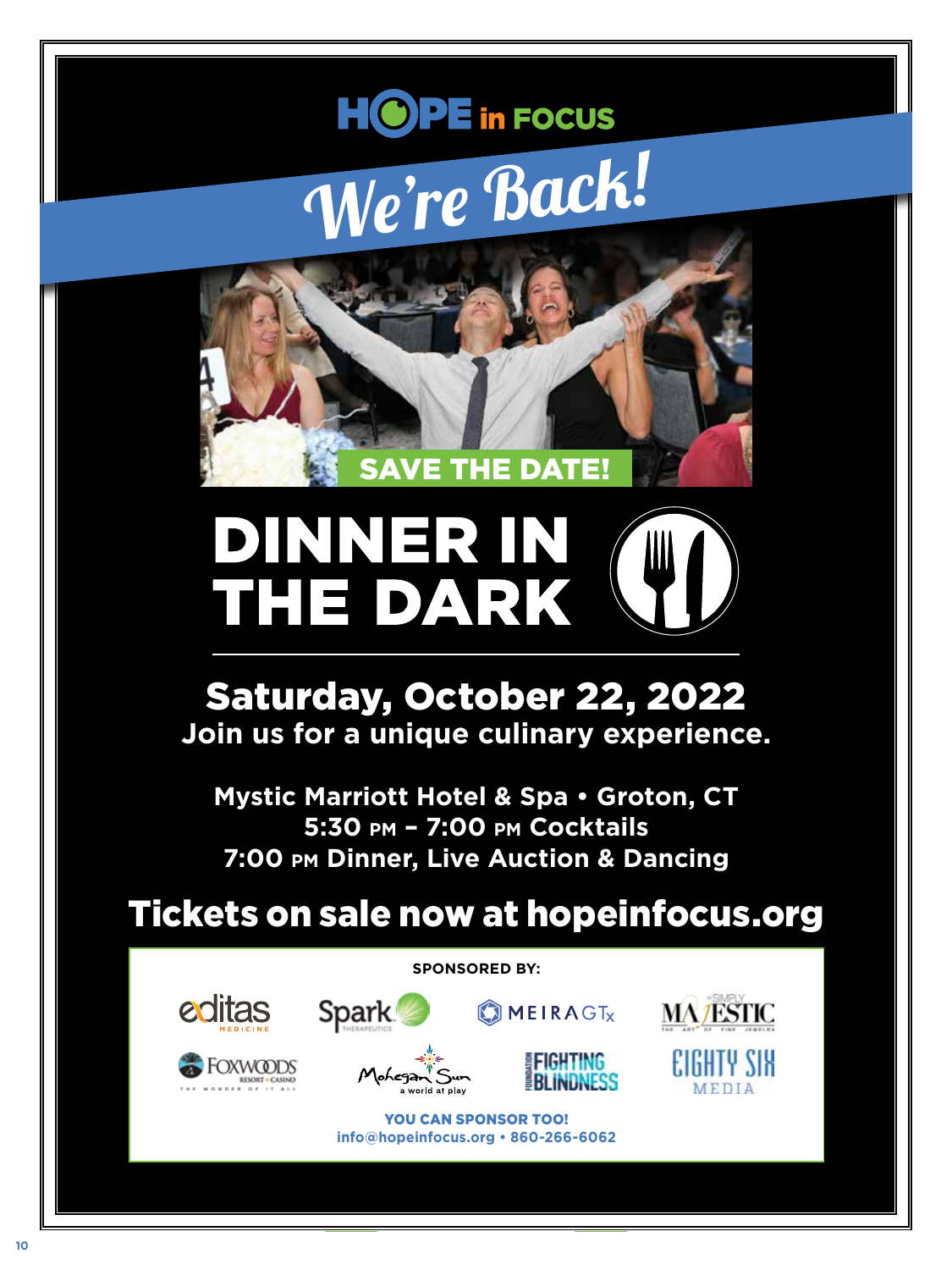# THANK YOU, 2021 DONORS

Billie Jo Abbiati & Christopher Drake George & Elizabeth Adrian James Albright Melissa & Michael Allen Thomas Austin Cari & William Barnes Elissa Bass Robert Berry Elizabeth & Andrew Borysewicz Tracy & Paul Bourguignon Howard & Marcie Brensilver Betsy & David Brint Stephanie & Kyle Brown Margie & Mark Case Michael Chang Robert & Kimberly Christiansen Muriel Cruickshank Tricia Cunningham Kristen D'Souza Andrew DesRochers Mary DiGiacomo-Cohen & David Cohen Kimberly Dillon Clyda DiNicola Amy & Ken DiRico Lisa Dogolo Todd Durham Maria & Scott Engel Daphne Farrington Laura Fietta Jeffrey Finman Janet Foisie Carol Foley-Ambrosch Jim & Joanna Frattini Alexey & Kelly Gerasimov Lauren Glennon Gwendolyn Goodwine Ellin & Robert Grenger Daniel Griffith Nikki & Bryan Gullickson Alex Guthman

Sarah & Todd Harding Margaret Hirsch Jeanette Jezick & Peter Wilbanks Daniel & Marie King Annette & Paul Klein In Memory of: Mary Williams Joseph Homza Mary Ann Kaczmarek The parents of Betty & Chris Manfre The parents of Jean & Duncan Erickson Nancy Ku & Thomas Wei Mary LaMattina Jan Larsson Gerry Lohan Brad Loomis Ashley Luppold & Jeffrey Osgood Denise Luppold Sheila Lyons Laura Manfre & Charles Priebe Cristina Manfre Alessandra Manfre Betty & Christian Manfre Elizabeth & Steven Mauro Mark McDonough Catherine McFate Renee Meger Carrie Melvin Adam Milne Janis & Andy Mink James Mitchell Michael & Beth Mondello Gina & Kevin Morin Rene Myers Christopher & Nancy Nagy Colleen Newman James & Catherine Orander Jeffrey P'an Kyung Pak



Beth Pite & Paul McCary Emily Place & Mark Ott Dana & Michael Planeta Tammy Powell Ruthmary & Ed Priebe John Read Amy & Christopher Reif Jamie & Sean Ring Thomas Robarge & Maggie Wei Eli Robbins Elisse Rosen & Paul Turetzky Stephanie Ruggiero Krista Sauls Meredith Schuft Hollis Scoggin Daniel & Donna Senft In Memory of Jace Therese Senft Ben Shaberman David Shenkman Franco & Luigi Simeoni Betty & Bill Smith Sandra Smith Rosanne & Michael Smyle Alice Soscia & Tom Driscoll Bonnie Southcott John Spinnato Lori & Lee St. Arnaud Karen Stone & David Schulz Steven Sweeney Richard Sylvia Ketti & Mike Terry Susette Tibus & Chuck Sneddon Annette Tonti & Steven Turilli Joshua Tripp Anita Tudisco Robert & Debra Valenti Samantha Veide Gerald Williams Alan Zall Joann Zamparo

Elaine & Dean Peluso